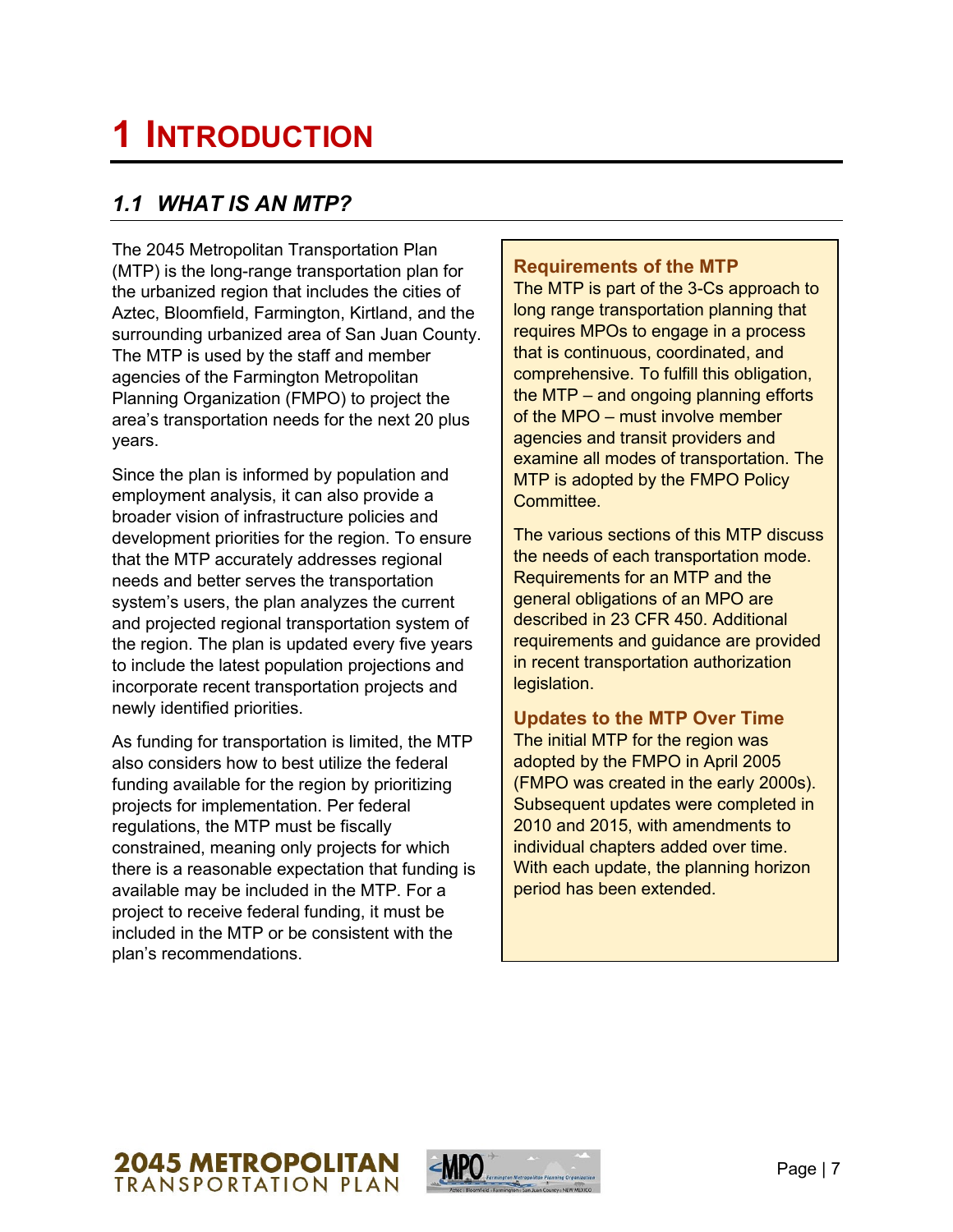# *1.2 WHY UPDATE THE MTP EVERY FIVE YEARS?*

An update to the region's MTP is required on a recurring basis. More importantly, the MTP is an opportunity to consider emerging trends and incorporate new data. The FMPO region has experienced noteworthy changes since the last MTP, beginning with the incorporation of the Town of Kirtland. In addition, new regional priorities have emerged and growth projections have been updated.

Previous long-range transportation planning efforts anticipated high levels of population growth and identified the need for capacity expansion projects (i.e. new roads and additional lanes) as well as increased transportation options to address that expected demand. However, economic conditions changed markedly in the last five to ten years, driven primarily by the decline in oil and gas extraction, resulting in overall population and employment loss in the region. The latter part of the decade appeared to bring a period of recovery and new areas of economic activity before the global outbreak of COVID-19.

Under more recent projections, which were developed before the COVID-19 outbreak and before the decision to close the San Juan Generating Station, the region is expected to regain lost population and experience modest growth into the 2040s. However, the COVID-19 pandemic may have impacts on regional migration patterns and economic activity that will not be fully understood for many years.

The 2045 MTP is an opportunity to evaluate transportation priorities. Long-term funding availability – which is already an issue – is likely to become more challenging. Agencies across the region may choose to focus their resources on maintenance and targeted improvements that address quality of life, including on-street bicycle and pedestrian facilities, trails, and design improvements that address safety. Additional roads and travel lanes may only be needed strategically to support economic development objectives.

## **Impacts of COVID-19**

This MTP was developed in the midst of the COVID-19 pandemic, although all data collection and the majority of public input were collected before the outbreak. The long-term impacts of COVID-19 are unknown; however, early indications point to significant impacts to regional travel patterns. In particular, the region experienced a substantial reduction in vehicle miles traveled and transit ridership during the outbreak as many employees shifted to working from home while other businesses closed temporarily (or permanently). The pandemic appears to be creating a potentially long-term shock to employment with an unknown but likely extended period of recovery. From a transportation perspective, high unemployment and an increased shift to telecommuting among businesses and government agencies may reduce traffic levels during peak periods.

At the same time, the region has made significant progress toward policy priorities identified in the previous long-range plan. The 2040 MTP emphasized Complete Streets and identified a need for transportation projects that meet the needs of a more diverse set of users than just motorists. In the subsequent years, FMPO developed a Complete Streets Design Guide and Bicycle Pedestrian Master Plans, and jurisdictions across the region have pursued a variety of trails projects and road diets to create additional space and accommodations for bicyclists and



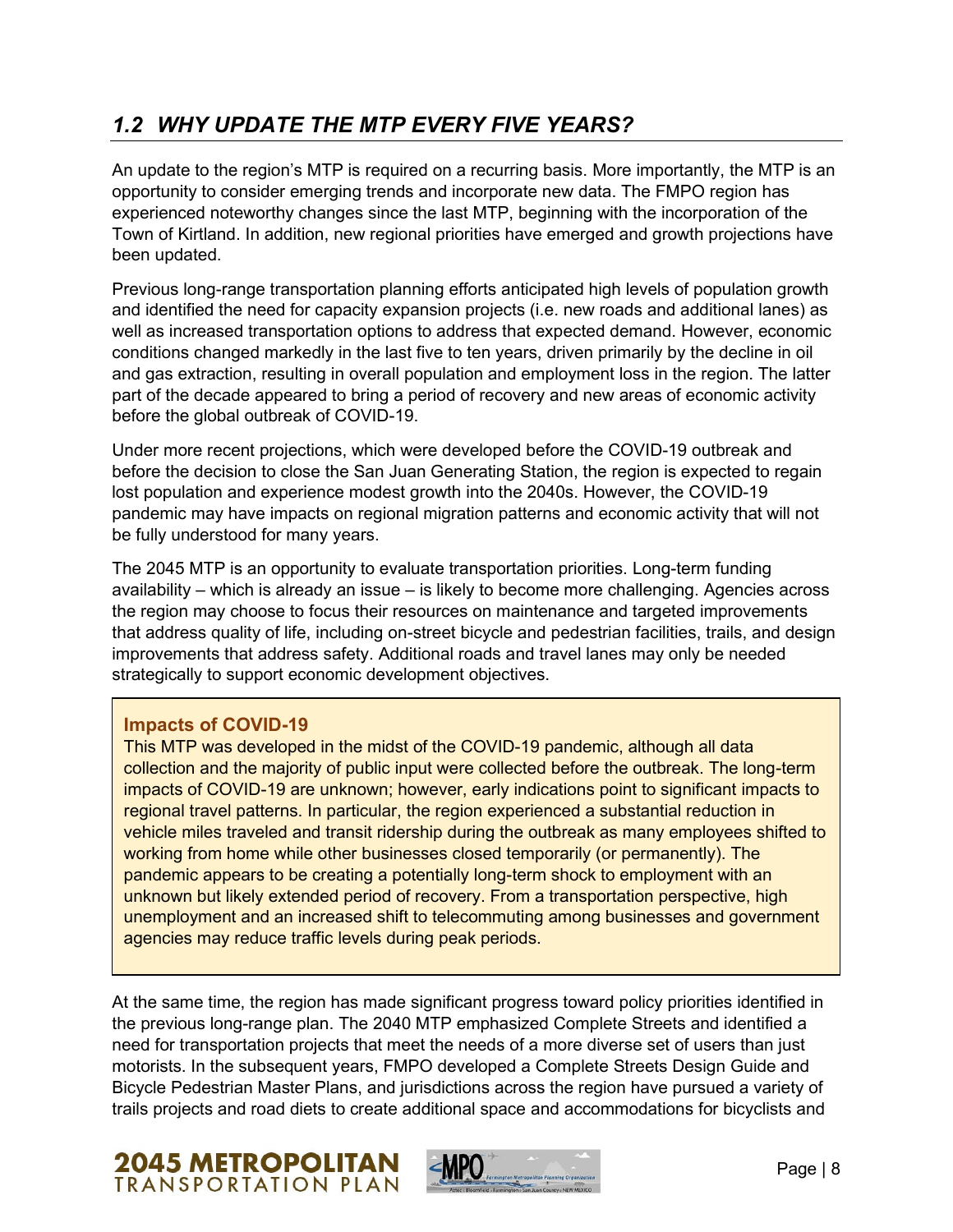pedestrians. The most noteworthy of these efforts is the transformation of Main St in Downtown Farmington. Similar efforts are planned on Main Ave in Downtown Aztec, including a road diet and sidewalk widening. As a result, an emphasis on Complete Streets, safety, expanded trails, bicycle and pedestrian infrastructure and other investments that enhance the quality of life are also emphasized in this plan.

# *1.3 FARMINGTON METROPOLITAN PLANNING ORGANIZATION*

FMPO is the regional planning agency responsible for transportation planning for the Cities of Aztec, Bloomfield, Farmington, the Town of Kirtland, and the urbanized areas of San Juan County (see [Figure 1-1: FMPO Planning Area](#page-2-0)*)*. <sup>1</sup> FMPO carries out federal laws related to coordinated, continuing, and comprehensive transportation planning. The MPO, in cooperation with local jurisdictions, NMDOT, Red Apple Transit, and the general public, develops long- and short-range transportation plans. FMPO is also responsible for determining the best use of federal funds available to the region.



<span id="page-2-0"></span>*Figure 1-1: FMPO Planning Area*

<sup>1</sup> An MPO is required for all urbanized areas, as designated by the US Census Bureau, with more than 50,000 residents



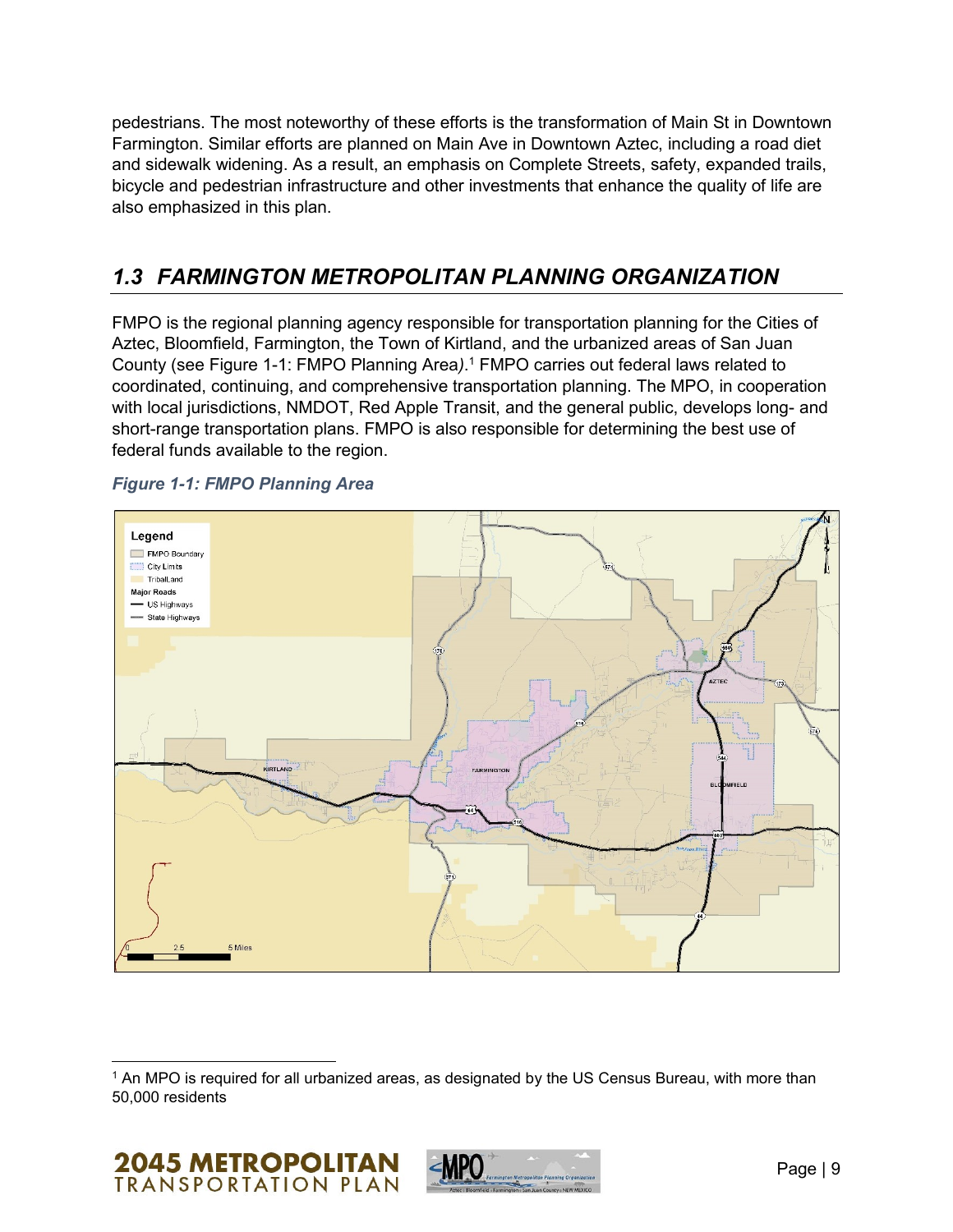# *1.4 TRANSPORTATION LEGISLATION*

## **1.4.1 MAP-21 National Goals**

The Moving Ahead for Progress in the 21st Century Act (MAP-21), enacted in 2012, funds surface transportation programs and establishes guidelines for MPOs to make surface transportation more streamlined, performance-based, and multimodal. The law also seeks to address challenges facing the U.S. transportation system, including safety improvements, maintaining infrastructure conditions, reducing traffic congestion, improving freight movement, protecting the environment, and reducing delays in project delivery. FMPO works in cooperation with local entities, the NMDOT, and the local transit operator to account for federally mandated planning goals as a part of its planning efforts.

| <b>MAP-21 Goal Area</b>                   | <b>National Goal</b>                                                                                                                                                                                                                                                                                          |
|-------------------------------------------|---------------------------------------------------------------------------------------------------------------------------------------------------------------------------------------------------------------------------------------------------------------------------------------------------------------|
| <b>Safety</b>                             | To achieve a significant reduction in traffic fatalities and serious injuries<br>on all public roads.                                                                                                                                                                                                         |
| <b>Infrastructure</b>                     | To maintain the highway infrastructure asset system in a state of good                                                                                                                                                                                                                                        |
| condition                                 | repair.                                                                                                                                                                                                                                                                                                       |
| Congestion                                | To achieve a significant reduction in congestion on the National                                                                                                                                                                                                                                              |
| reduction                                 | Highway System.                                                                                                                                                                                                                                                                                               |
| <b>System reliability</b>                 | To improve the efficiency of the surface transportation system.                                                                                                                                                                                                                                               |
| <b>Freight movement</b>                   | To improve the national freight network, strengthen the ability of rural                                                                                                                                                                                                                                      |
| and economic                              | communities to access national and international trade markets, and                                                                                                                                                                                                                                           |
| vitality                                  | support regional economic development.                                                                                                                                                                                                                                                                        |
| <b>Environmental</b>                      | To enhance the performance of the transportation system while                                                                                                                                                                                                                                                 |
| sustainability                            | protecting and enhancing the natural environment.                                                                                                                                                                                                                                                             |
| <b>Reduced project</b><br>delivery delays | To reduce project costs, promote jobs and the economy, and expedite<br>the movement of people and goods by accelerating project completion<br>through eliminating delays in the project development and delivery<br>process, including reducing regulatory burdens and improving<br>agencies' work practices. |

#### *Table 1-1: MAP-21 Goal Areas*



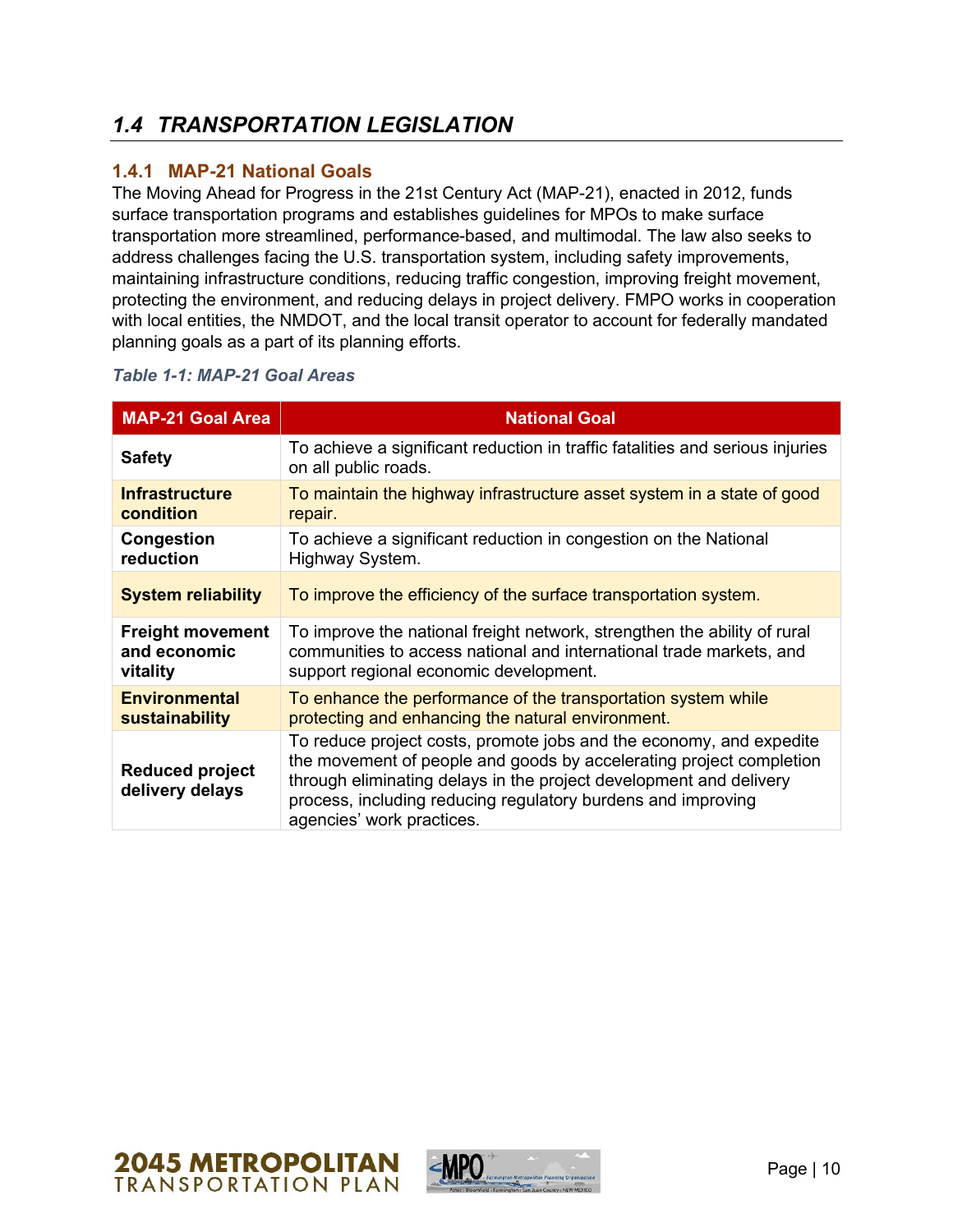## **1.4.2 FAST Act Requirements for MTPs**

Passed in 2015, the Fixing America's Surface Transportation Act (FAST Act) builds upon the metropolitan planning requirements that were in effect under MAP-21. Focus areas from the FAST Act are described in [Table 1-2: FAST Act Goal Areas.](#page-4-0)

<span id="page-4-0"></span>

| <b>Table 1-2: FAST Act Goal Areas</b> |  |  |  |
|---------------------------------------|--|--|--|
|---------------------------------------|--|--|--|

| <b>FAST Act Focus</b><br><b>Area</b>                                               | <b>Description</b>                                                                                                                                                                                                                                                                                                                                                                                                                                                                                                               |  |  |
|------------------------------------------------------------------------------------|----------------------------------------------------------------------------------------------------------------------------------------------------------------------------------------------------------------------------------------------------------------------------------------------------------------------------------------------------------------------------------------------------------------------------------------------------------------------------------------------------------------------------------|--|--|
| <b>Support for</b><br>intercity bus and<br>commuter<br>vanpools                    | The FAST Act continues to require MTPs and TIPs to provide facilities<br>that enable an intermodal transportation system, including pedestrian<br>and bicycle infrastructure. The FAST Act also requires that the<br>metropolitan long-range plan include identification of public<br>transportation facilities and intercity bus facilities.                                                                                                                                                                                    |  |  |
| <b>Scope of planning</b><br>process                                                | The FAST Act expands the scope of consideration of the metropolitan<br>planning process to include:<br>improving transportation system resiliency and reliability<br>reducing (or mitigating) the stormwater impacts of surface<br>$\bullet$<br>transportation<br>enhancing travel and tourism                                                                                                                                                                                                                                   |  |  |
| <b>Capital</b><br>investment and<br>other strategies                               | The FAST Act continues to require a metropolitan transportation plan to<br>include strategies that meet current and projected transportation<br>infrastructure needs.                                                                                                                                                                                                                                                                                                                                                            |  |  |
| <b>Resilience and</b><br>environmental<br>mitigation<br><b>activities</b>          | The FAST Act expands the focus on the resiliency of the transportation<br>system as well as activities to reduce stormwater runoff from<br>transportation infrastructure. In addition, it now requires strategies to<br>reduce the vulnerability of existing transportation infrastructure to<br>natural disasters.                                                                                                                                                                                                              |  |  |
| <b>Transportation</b><br>and transit<br>enhancement<br>activities                  | The FAST Act continues to require a metropolitan transportation plan to<br>include transportation and transit enhancement activities. When<br>proposing these activities, the plan must now include:<br>consideration of the role that intercity buses may play in<br>$\bullet$<br>reducing congestion, pollution, and energy consumption in a<br>cost-effective manner<br>strategies and investments that preserve and enhance intercity<br>$\bullet$<br>bus systems (including those that are privately owned and<br>operated) |  |  |
| <b>Participation by</b><br>interested parties<br>in the planning<br><b>process</b> | The FAST Act adds ports and some private providers of transportation,<br>including intercity bus operators and employer-based commuting<br>programs, to the list of interested parties that an MPO must provide<br>with reasonable opportunity to comment on the transportation plan.                                                                                                                                                                                                                                            |  |  |
| <b>Congestion</b><br>management                                                    | The FAST Act recommends travel demand reduction strategies for<br>congestion management in a transportation management area (TMA).<br>Note: These requirements do not apply to FMPO, which is currently<br>below the threshold for a TMA (i.e. 200,000 residents).                                                                                                                                                                                                                                                               |  |  |

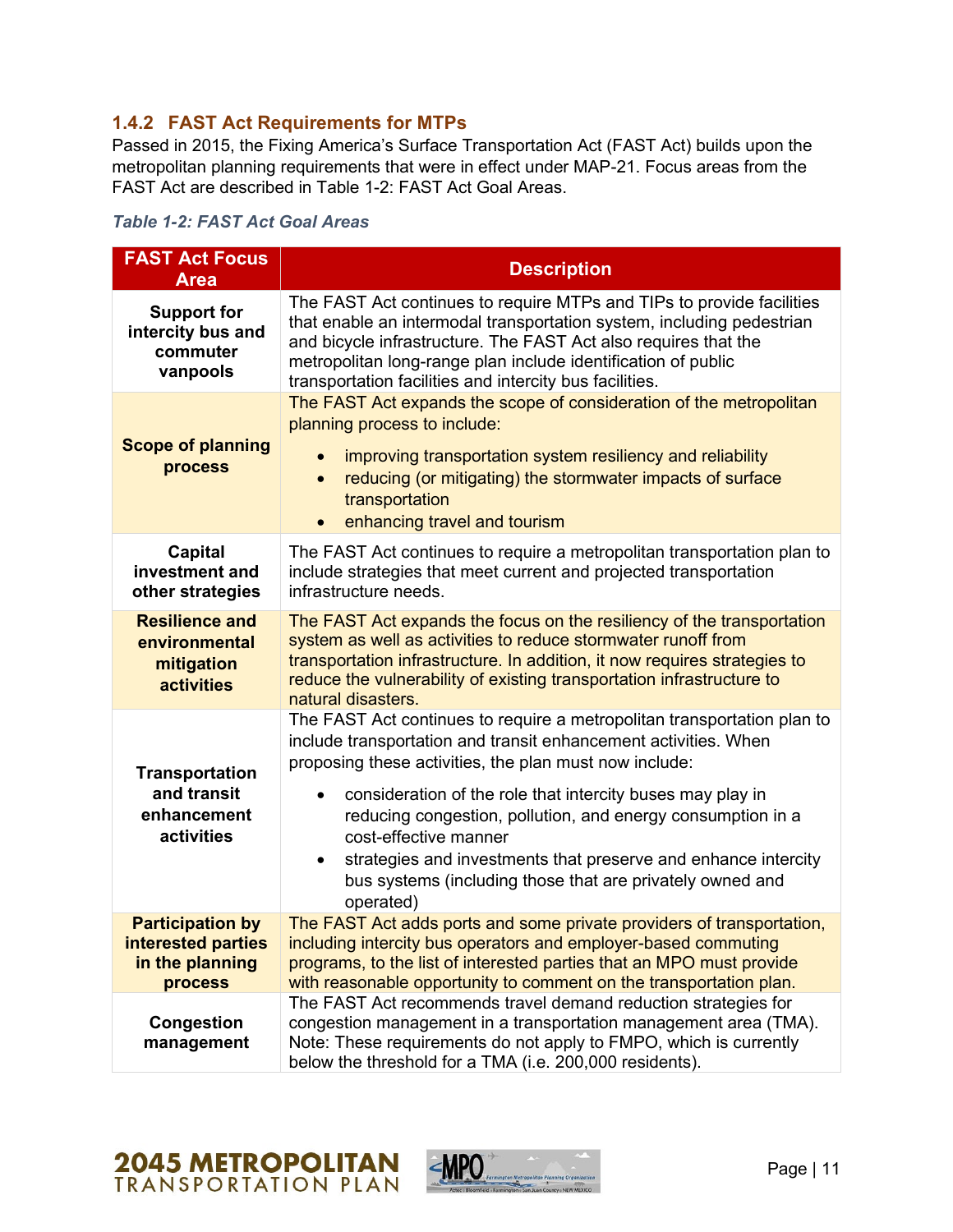# *1.5 EMPHASIS ON COMPLETE STREETS IN THE FARMINGTON METROPOLITAN AREA*

In 2016, FMPO adopted *Context Sensitive Street Design Guidelines: A Complete Streets Approach*, a guidance document that reflects a region-wide emphasis on safety and economic vitality through enhanced quality of life and complements the recent investments by local agencies in trails and outdoor recreation opportunities. The

The 2045 MTP continues this emphasis and further supports building a culture around active transportation. The section below discusses the benefits of Complete Streets and summarizes the *Context Sensitive Design Guidelines* document. Refer to the Roadways and Bicycle & Pedestrian Travel chapters for discussion of specific Complete Streets-related projects.

## **1.5.1 Why Complete Streets?**

Since the 1960s, the practice of designing places for people has emphasized accommodating the private motor vehicle. Although automobiles hold a valuable place within any overall transportation network, planners and engineers have focused heavily on their importance without considering other modes of travel. Examples include focusing on the construction of travel lanes, adopting policies and regulations leading to immense and underutilized parking lots, and applying a 'onesize-fits-all' approach to the construction of multimodal facilities such as sidewalks, bikeways, and transit facilities. In many cases, these facilities have been left out entirely. Past design practices have placed vulnerable, nonmotorized transportation users next to high-speed, highvolume motor vehicle traffic. This discourages active living and can place a costly burden on cities and communities who endeavor to retrofit

#### **Complete Streets Core Values**

The *Context Sensitive Street Design Guidelines* highlights six core values as regionally important as they relate to Complete Streets:

- **Public Health**
- Safety
- Economic Vitality
- Aesthetics
- Network Connectivity
- Multimodal Transportation

These core values establish the framework to plan, design, and build active, vibrant streets that contribute to the region's economy. They balance the accommodation of private motor vehicles with active transportation facilities to attract growing families, seniors who can age in place, and a talented labor force. Some of these same values are carried through to the MTP's goals and policies.



streets in rural areas, neighborhoods, commercial corridors, and urban centers.



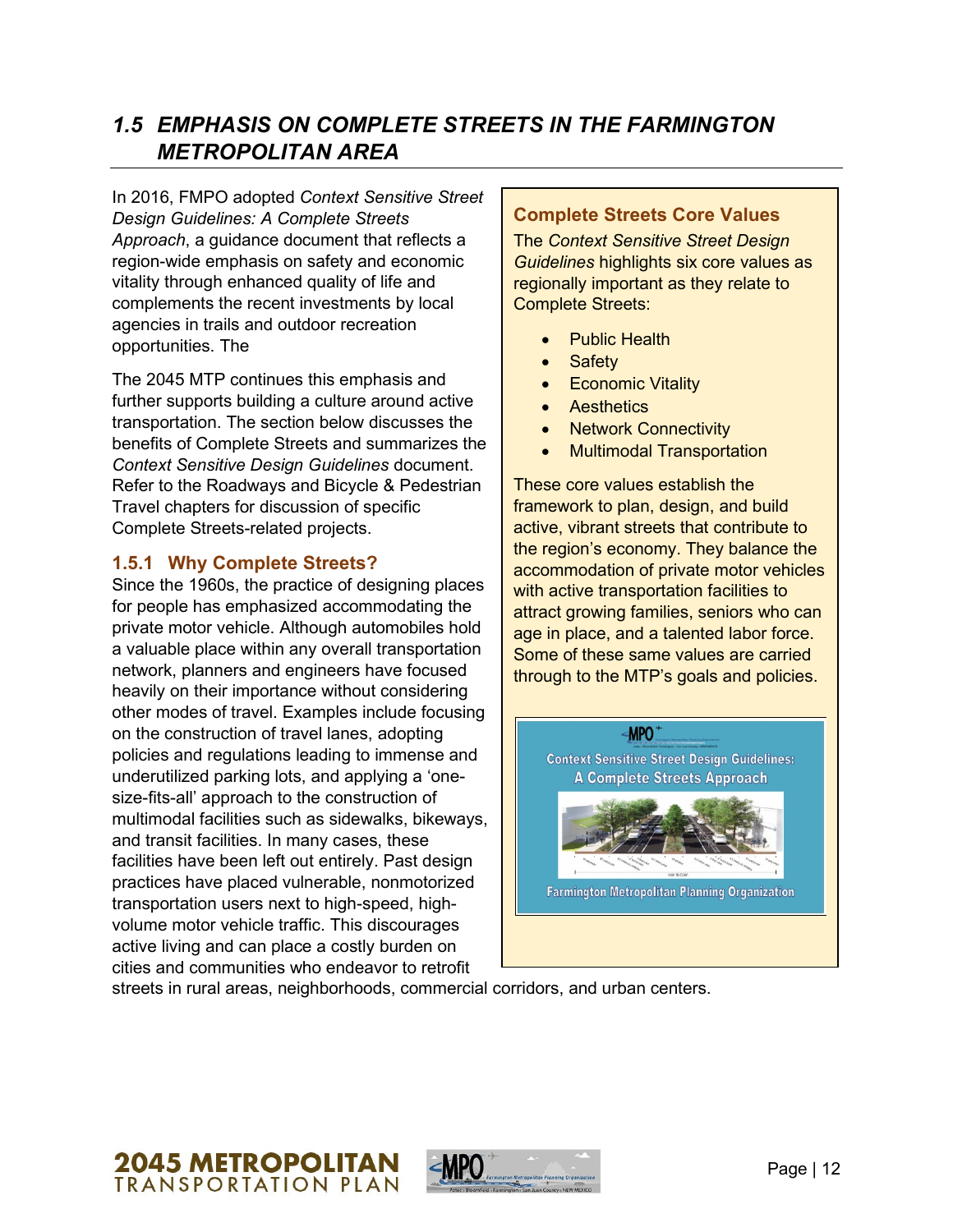#### **1.5.2 What are Complete Streets?**

Complete Streets are streets that are designed to provide safe and comfortable access for people of all ages and abilities including those who walk, roll, bike, take transit, and drive. Complete Streets prioritize people-centric activity including crossing the street, accessing businesses, bicycling to work, and accessing transit stops. When transportation networks are comprised of Complete Streets, it is easier for everyone to get around, no matter how they choose to travel.

Complete Streets design features can include buffered sidewalks, bicycle facilities, accessible transit stops, underground utilities, access management, fewer travel lanes, and intersections that prioritize safety. These elements may not be necessary on each street, and a Complete Street in a rural area may look different from a Complete Street in a dense, urban area. In dense urban areas, placemaking and community-building functions may be prioritized over motor vehicle traffic flow. These functions may not be as desirable or applicable in a rural context. However, by making Complete Streets principles paramount in street design, cities and regions can create complete networks that link communities to jobs, services, education, and recreational opportunities and can balance safety and mobility for all travelers.

For these reasons, it is important to prioritize complete networks to allow people to travel with ease and efficiency between destinations while remaining sensitive to the needs and desires of different communities. For example, a city may prioritize transit movement on one street and bicycling on a nearby parallel street instead of trying to fit all of these uses onto one spaceconstrained roadway. Another community may choose to accommodate people biking and walking on a rural road by means of a shared use path on one side of the street instead of providing bike lanes and sidewalks on both sides of the street where few people would be walking or biking.

#### **1.5.3 Complete Streets as a Guiding Framework**

Transforming the region's roadway network into a safe, connected, and equitable system will require that all new construction and retrofit projects are based on a Complete Streets framework. The FMPO document *Context Sensitive Street Design Guidelines: A Complete Streets Approach* serves as a guide for municipalities in the region and outlines the key principles and benefits of Complete Streets, including references to national research and guidance on best practices. FMPO members agencies demonstrated further support for Complete Streets principles through the Bicycle and Pedestrian Master Plan, which was completed in 2019. See Chapter 7: Bicycle & Pedestrian travel for additional information.

Specifically, the Design Guidelines document identifies five street types and five land use context areas as an organizing framework for the selection of appropriate roadway design guidelines (see Figure 1-2) and provides guidance on how streets in these contexts should be designed to accommodate all users, including recommending right-of-way allocation and features for each street type and land use context. These guidelines provide a context-sensitive approach to street design by acknowledging the varying uses, characteristics, and needs of streets as they transition from urban to suburban to rural contexts.



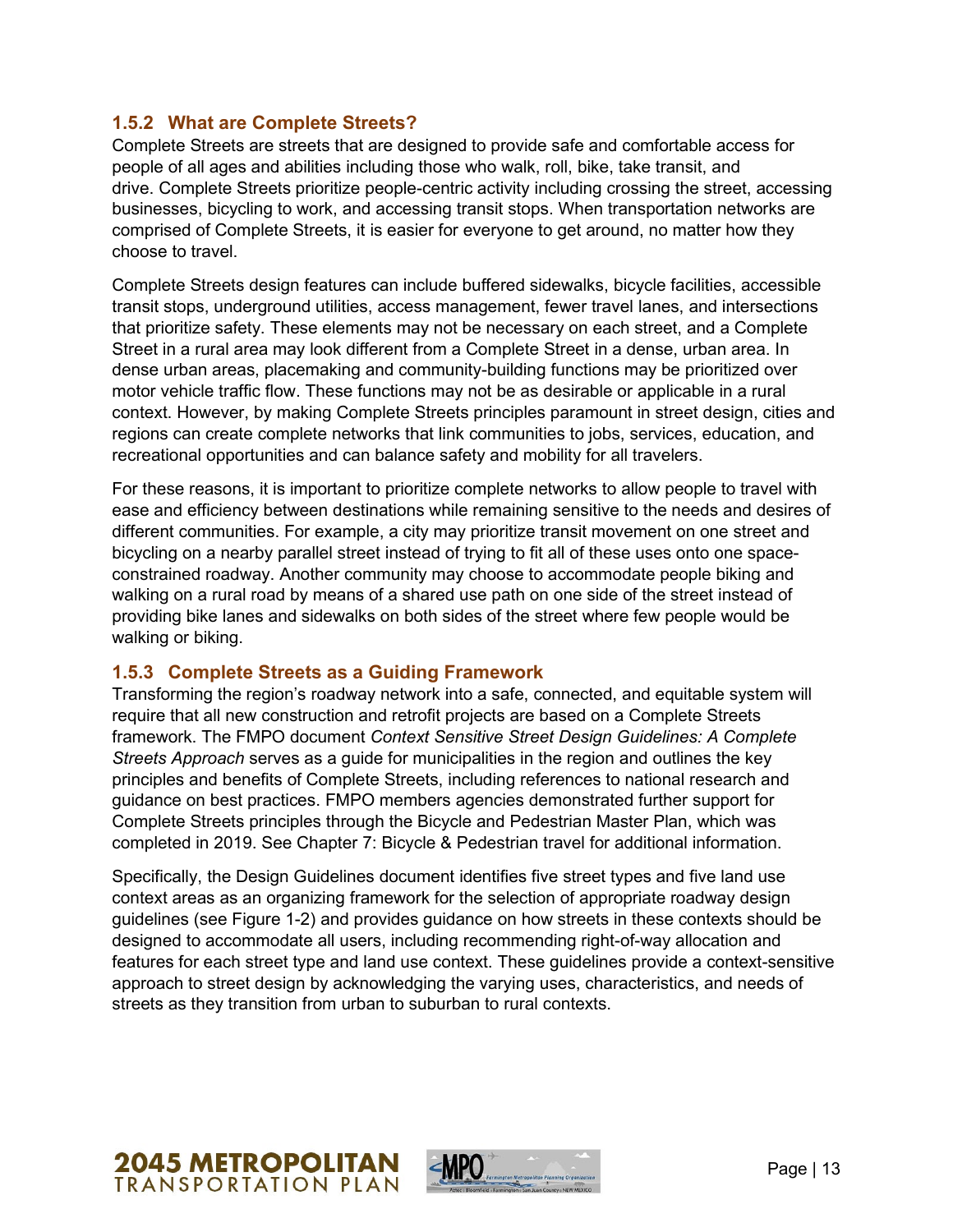#### *Figure 1-2: Land Use Context Areas and Road Typologies*



#### *Land Use Context Areas*

Land Use Context Areas (LUCAs) were developed with input from land-use professionals from across the region. They are comprised of a unique combination of different land use types (rural to urban core), which may also have unique architectural types, urban forms, building densities, topography variations, and other natural features. Streets in these different land use contexts can often warrant different designs and features. For example, a rural road may have low vehicle volumes and higher speeds may be more acceptable if there are few people walking or biking, while a Downtown or Urban Area may have streets with higher volumes of people walking, biking, taking transit, and driving, and may need separated spaces for all modes and slower speeds to enhance safety.

| <b>Land Use Context Area</b> | <b>Description</b>                                                                                                                                                                                                                                                                 |
|------------------------------|------------------------------------------------------------------------------------------------------------------------------------------------------------------------------------------------------------------------------------------------------------------------------------|
| <b>Rural</b>                 | Predominately low density residential on large lots. Farmland<br>and pastures are common. Large land areas for regional<br>recreation/open space. Small commercial and retail are also<br>found.                                                                                   |
| <b>Industrial</b>            | Primarily industrial parks and other places served by trucks<br>such as coal mines, refineries, and mineral extractions sites.<br>Truck size would be large and volume would be frequent.                                                                                          |
| Neighborhood                 | Include subdivisions that have medium density with a mix of<br>uses including churches, schools, and parks with varied grid<br>patterns. Smaller commercial and retail uses within proximity<br>or abutting neighborhoods that provide accessibility for all<br>modes.             |
| <b>Commercial</b>            | Commercial and retail that serves the region. Larger sites<br>include mall locations, big box retail, chain restaurants, auto<br>dealers, and strip malls. Smaller scale non-intrusive industrial<br>uses are common, including warehouses, storage yards,<br>mechanic shops, etc. |
| Downtown/Urban Area          | Higher density and mixed-use of residential, commercial, and<br>retail. Highly accessible by all modes. Uniform building<br>aesthetics and setbacks. On-street parking and wide<br>sidewalks.                                                                                      |

#### <span id="page-7-0"></span>*Table 1-3: Land Use Context Areas from Context Sensitive Street Design Guidelines*



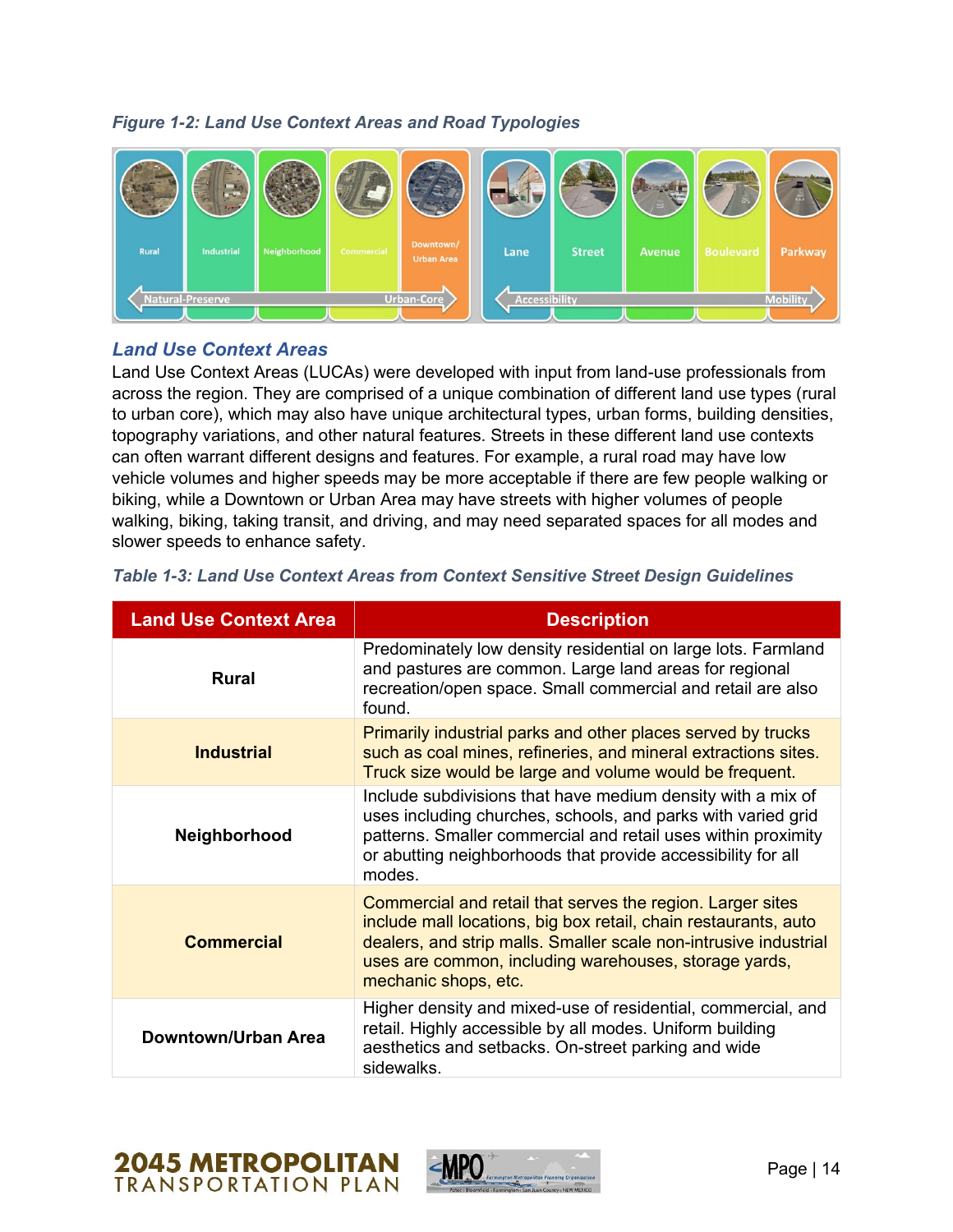### *Road Typology*

The road typology is composed of a defined hierarchy of street types that connect the region. Although loosely based on the US Department of Transportation's (USDOT) functional classification system, regional values supersede the definitions used by Federal and State governments. In practice, road typologies do not always fit neatly into the defined context areas, or the boundaries between context areas may be fluid. The planner or designer should use their best judgment in selecting the road typology that most closely matches the existing and proposed land uses based on the descriptions in [Table 1-4](#page-8-0)[Table 1-3: Land Use Context Areas](#page-7-0)  from Context *[Sensitive Street Design Guidelines](#page-7-0)*

| <b>Street Type</b> | <b>Description</b>                                                                                                                                                                                                                                                                                                                                                                                                                                                                                                                                                                                                                                                    |
|--------------------|-----------------------------------------------------------------------------------------------------------------------------------------------------------------------------------------------------------------------------------------------------------------------------------------------------------------------------------------------------------------------------------------------------------------------------------------------------------------------------------------------------------------------------------------------------------------------------------------------------------------------------------------------------------------------|
| Lane               | One- or two-lane roads with the lowest travel speeds that serve low<br>density residential and commercial areas. Lower volumes and speeds<br>allow for integrated bike use in the roadway and do not necessarily<br>require separate facilities. Sidewalks are encouraged depending on the<br>surrounding density. They may have flexible transit services and stops.<br>Rural lanes are not always paved.                                                                                                                                                                                                                                                            |
| <b>Street</b>      | Two-lane roads with the lowest travel speeds that serve residential and<br>commercial areas within the cities. On-street parking is common but may<br>be restricted in some places. Driveway-Lane access is allowable at<br>moderate levels. Medians may be present but not recommended. Lower<br>volumes and speeds allow for integrated bike use in the roadway and do<br>not necessarily require separate facilities. Sidewalks should be buffered<br>from the street.                                                                                                                                                                                             |
| <b>Avenues</b>     | These will be the most common utilitarian streets in the network. They<br>are characterized by lower volume speeds with 2-4 lanes primarily<br>connecting commercial, retail, and downtown districts. Bike lanes, wide<br>sidewalks, and transit stops are prevalent, multi-modal side-paths in high<br>traffic areas are encouraged. These roads distribute traffic between the<br>higher classifications and local streets. Medians and two-way left turn<br>lanes are common. Shared driveway access is encouraged. Downtown<br>areas include additional streetscape features that promote multi-modal<br>travel.                                                  |
| <b>Boulevards</b>  | These meaningful roads are meant to be enjoyed. They steer motorists<br>through/to local amenities such as rivers, urban centers, and<br>neighborhoods. They are 2-4 lanes with moderate volume and speeds<br>and connect travel through a city serving commercial areas. Travel lanes<br>are smaller in width to accommodate the presence of medians,<br>sidewalks & bike lanes and or multimodal side-paths, on-street parking,<br>and transit stops. These streets support the higher road classifications<br>and connect with Lanes and Streets and feed to Parkways. Access<br>management controls should minimize conflicts with bicyclists and<br>pedestrians. |
| <b>Parkways</b>    | Vehicle-oriented, high speeds & volumes, typically 4-6 lanes; land uses<br>include office parks, multi-use centers with parking lots; access<br>management controls; recommends multi-modal side-paths; locate<br>transit stops within adjacent developments                                                                                                                                                                                                                                                                                                                                                                                                          |

<span id="page-8-0"></span>*Table 1-4: Street Types from Context Sensitive Street Design Guidelines*



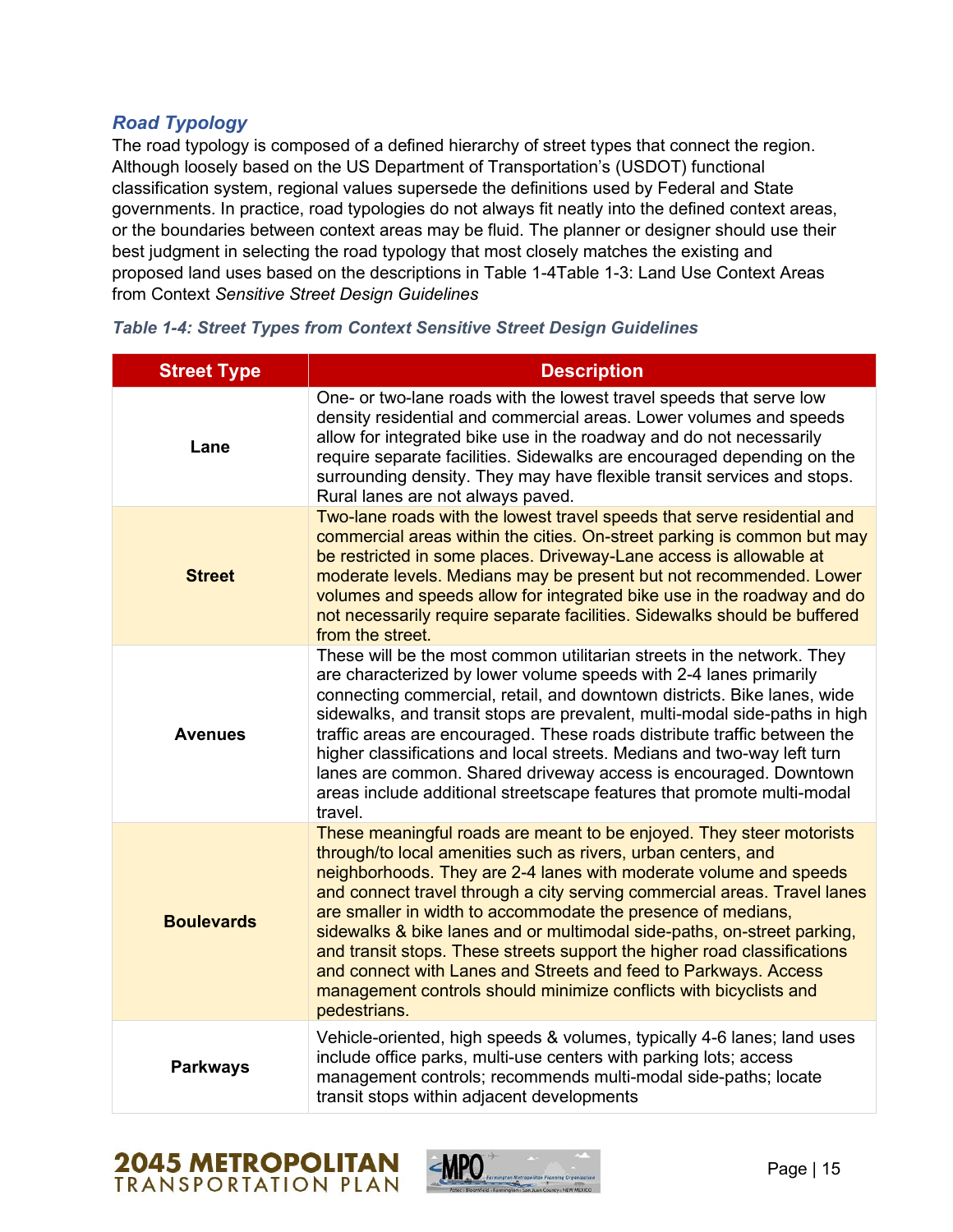The *Context Sensitive Street Design Guidelines* applies minimum street design dimensions to each street type and land use context area combination. A series of tables in the document outlines minimum widths for:

- Total right-of-way
- Sidewalk zones
- Travel lanes
- Center turn lane/medians
- **Buffer zones**
- Curbs/gutters
- Parallel parking
- Angled parking
- Transition zones
- Bike zones
- Detached multi-use trails

When designing new roadways or retrofitting old ones, planners and engineers should consult this section of the *Context Sensitive Street Design Guidelines* – as well as the *Bicycle and pedestrian Master Plan –* to guide them in allocating roadway space between users and adhering to Complete Streets design principles.

#### **1.5.4 Main Street in Farmington**

Perhaps the best example of a Complete Streets project in the region is the redevelopment of Main St in Downtown Farmington. Using guidance outlined in the *Context Sensitive Street Design Guidelines*, this project will transform Main St with modern urban roundabouts, rightsizing the street from four lanes to two, narrowing the travel lanes from 12 feet to 11 feet, widening the sidewalks to 15 feet, and creating a 6-foot-wide park-assist lane. The park-assist lane will make parallel parking, exiting, and entering motor vehicles easier and safer while allowing traffic to pass. The modern roundabouts will keep traffic moving smoothly while reducing noise pollution as well as air pollution. These benefits eliminate the need for stop-andgo driving, thereby making Historic Downtown Farmington a much more pleasant place to live, work, shop, and recreate. The project is currently under construction and expected to be completed in fall 2020.



*Figure 1-3: Concept Design of Main Street in Downtown Farmington*



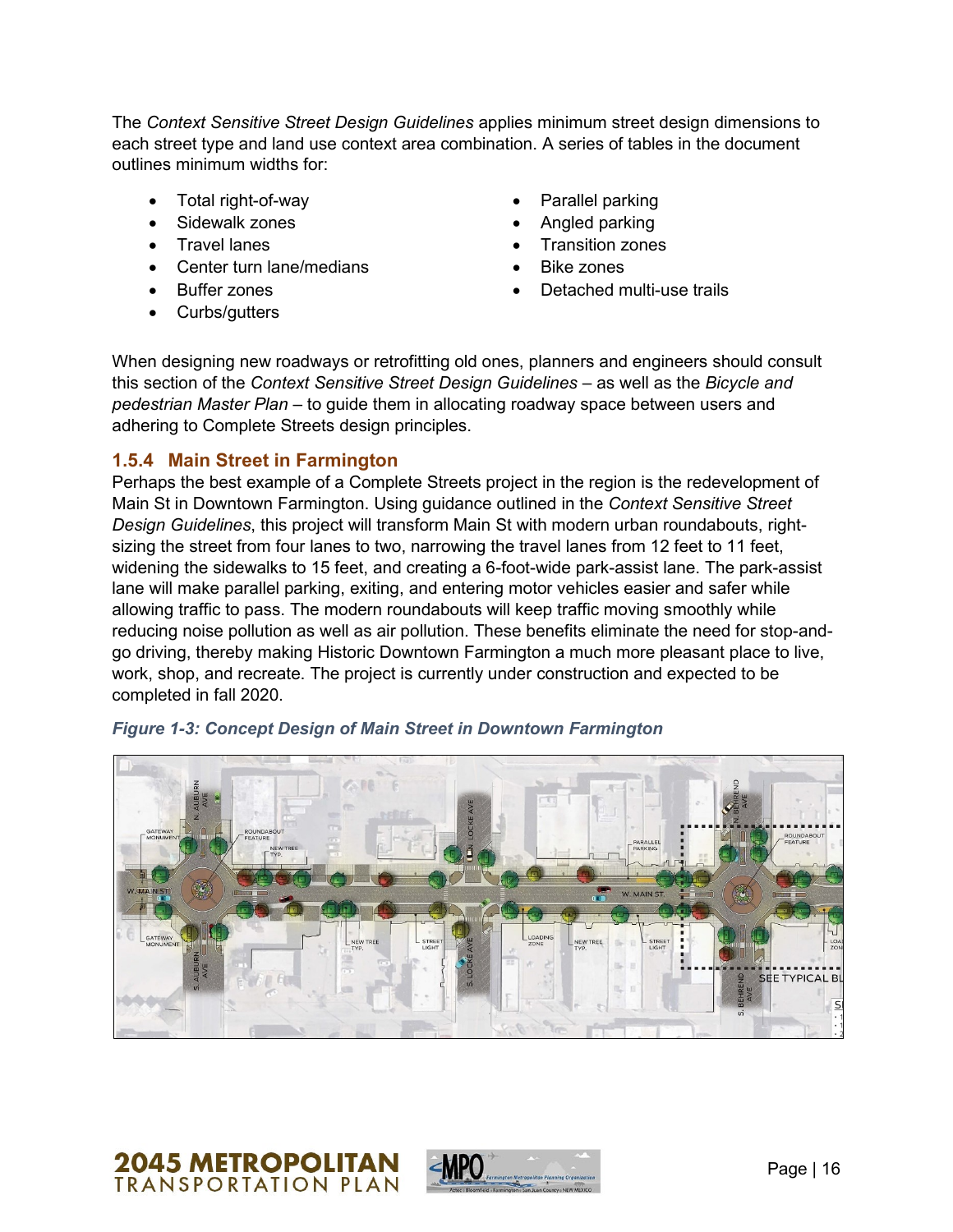*Figure 1-4: Existing Conditions and Conceptual Rendering of Proposed Improvements* 



The MTP is shaped by the vision and mission statements of the MPO. Approved in 2015, these were developed in response to the planning factors outlined by federal legislation and in cooperation with the MPO Technical Committee, the MPO Policy Committee, NMDOT, and Federal Highway Administration (FHWA).

#### **FMPO Vision**

*The FMPO vision is for a safe, efficient and reliable multi-modal transportation system that meets the needs of residents and visitors in the region*.

#### **FMPO Mission Statement**

*Provide a forum to develop an effective transportation system to move people and goods safely, economically and efficiently while maintaining a high quality of life.*



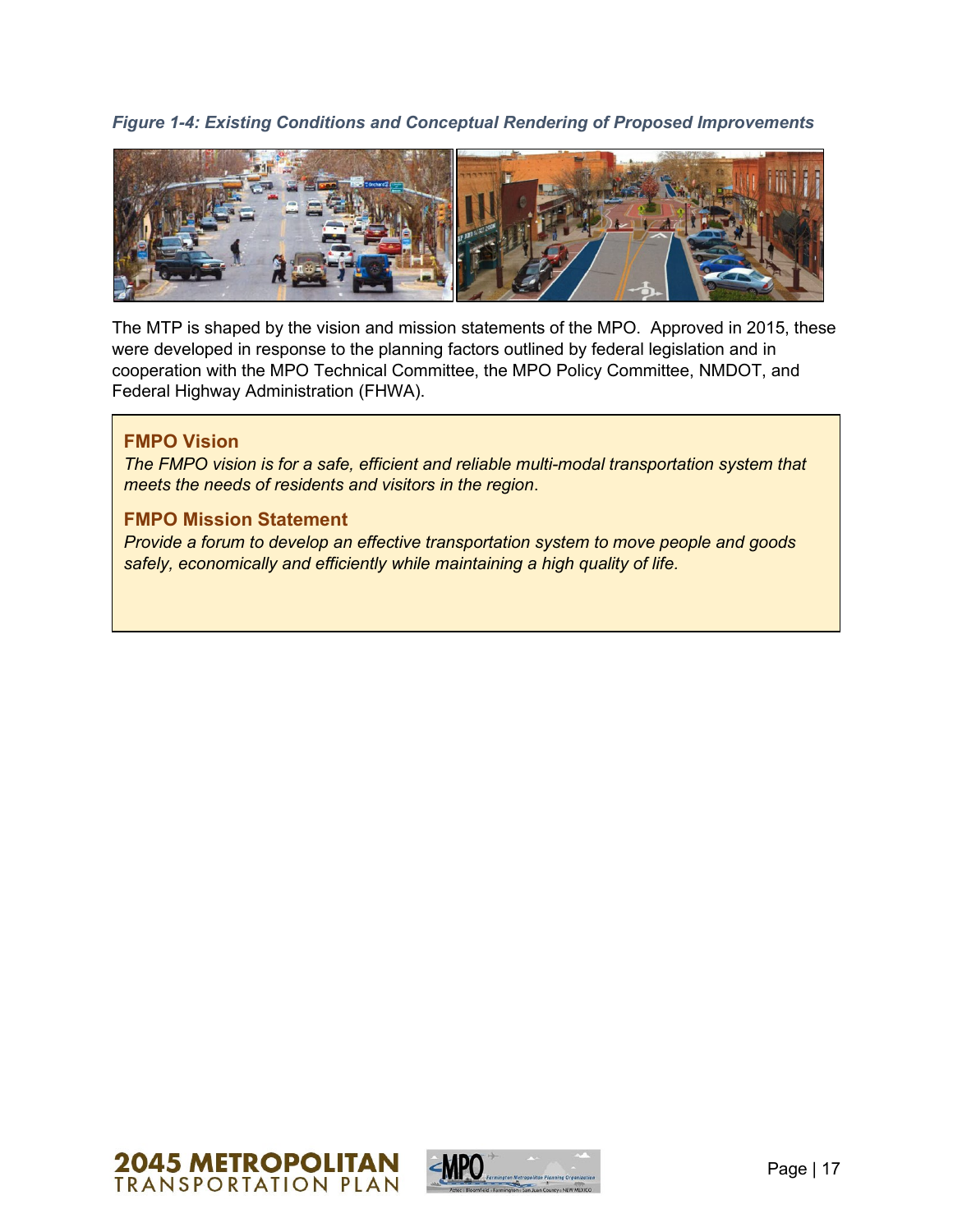# *1.6 FMPO GOALS AND OBJECTIVES*

To best serve its constituents, the FMPO has developed its own goals over time, based on the region's own needs, priorities, and vision, and with guidance and a collaborative effort with federal and state transportation agencies. [Table 1-5](#page-11-0) describes the goals and objectives identified by the MPO that help to support and achieve the Vision and Mission statements.

<span id="page-11-0"></span>

|  |  |  |  |  | <b>Table 1-5: FMPO Goals and Objectives</b> |
|--|--|--|--|--|---------------------------------------------|
|--|--|--|--|--|---------------------------------------------|

| <b>Goal</b>                                                                                                                                                     | <b>Objective</b>                                                                                                                                                                                                                                                                                                                                                                                                                                              |  |
|-----------------------------------------------------------------------------------------------------------------------------------------------------------------|---------------------------------------------------------------------------------------------------------------------------------------------------------------------------------------------------------------------------------------------------------------------------------------------------------------------------------------------------------------------------------------------------------------------------------------------------------------|--|
| I. Enhance Quality of Life                                                                                                                                      |                                                                                                                                                                                                                                                                                                                                                                                                                                                               |  |
| A. Provide safe and<br>efficient transportation<br>options for all of the<br>region's residents,<br>regardless of age,<br>income, ability or<br><b>location</b> | Increase multi-modal transportation options by creating<br>1.<br>networks for all modes<br>2. Ensure connectivity to major destinations and recreational<br>sites by active transportation modes<br>3. Expand transit routes, service hours, and days of<br>operation particularly for those who are unable to drive or<br>cannot afford to<br>4. Support continuous implementation of the Complete<br>Streets Design Guidelines by local government entities |  |
| <b>B.</b> Provide a<br>transportation system<br>that promotes healthy<br>living                                                                                 | 1. Promote access to goods and services for all users, with a<br>focus on populations that do not have access to, the<br>ability to, or the opportunity to drive<br>Maintain existing complete streets and expand complete<br>2.<br>streets infrastructure to promote a culture of active<br>transportation                                                                                                                                                   |  |
| C. Reduce VMT to improve<br>air quality and lower<br>emissions                                                                                                  | Support active transportation modes such as biking and<br>1 <sub>1</sub><br>walking to help reduce auto-dependency<br>2. Pursue regional travel demand management strategies<br>3. Support infill development to bring housing and<br>destinations closer together<br>Invest in rail to reduce freight VMT and emissions<br>4.                                                                                                                                |  |
| <b>II. Improve Safety</b>                                                                                                                                       |                                                                                                                                                                                                                                                                                                                                                                                                                                                               |  |
| A. Reduce crash rates for<br>all transportation<br>modes                                                                                                        | Improve system safety through improved levels of service<br>1.<br>and reduced congestion<br>2. Promote safety design practices for all modes<br>3. Collaborate with NMDOT to address crashes along state-<br>owned highways and county roads<br>4. Minimize access to adjacent developments along key<br>arterials to maximize capacity consistent with access<br>management principles                                                                       |  |

# **2045 METROPOLITAN**<br>**TRANSPORTATION PLAN**

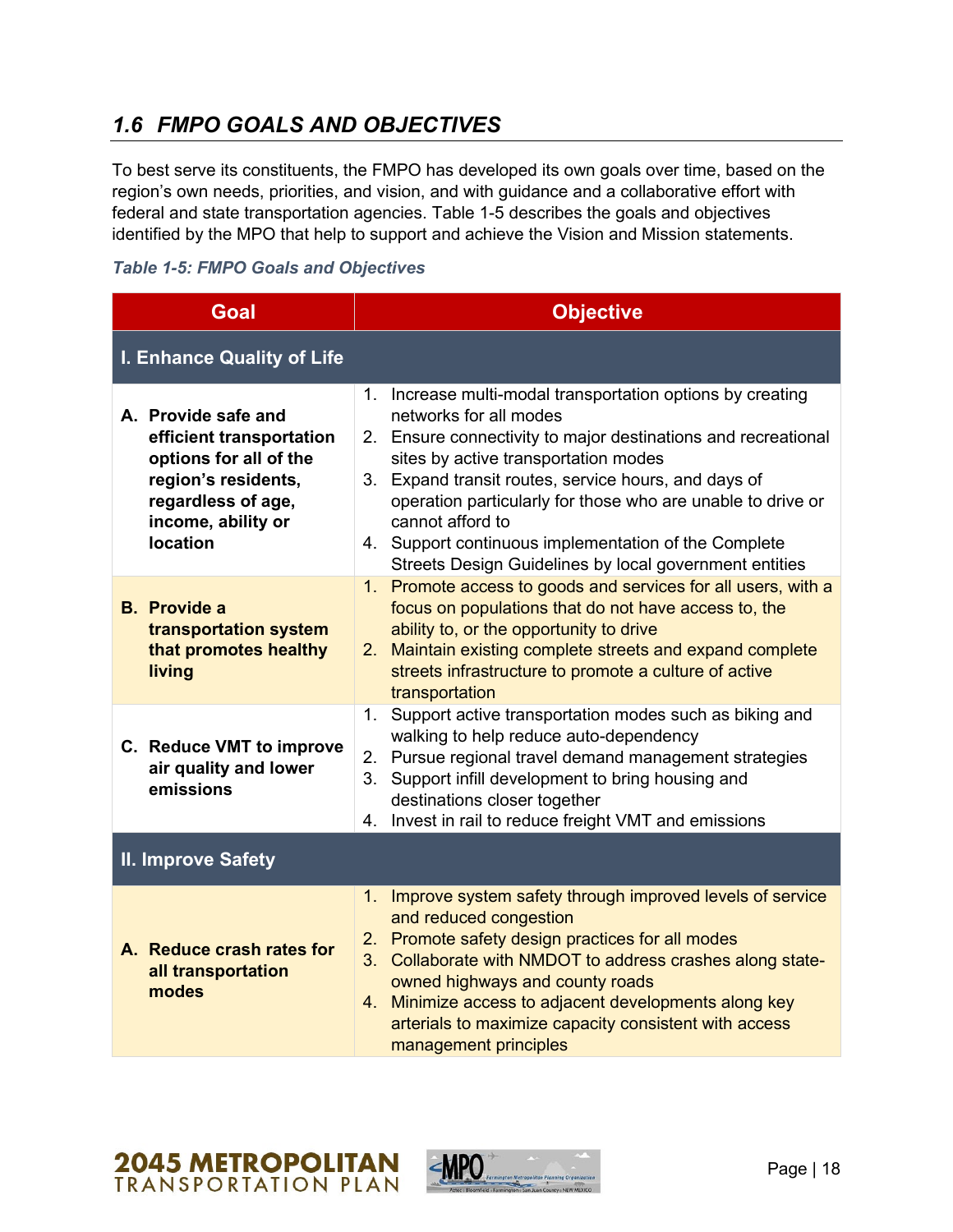| Goal                                                                                                                                                                            | <b>Objective</b>                                                                                                                                                                                                                                                                                                                                                                                                                                       |  |
|---------------------------------------------------------------------------------------------------------------------------------------------------------------------------------|--------------------------------------------------------------------------------------------------------------------------------------------------------------------------------------------------------------------------------------------------------------------------------------------------------------------------------------------------------------------------------------------------------------------------------------------------------|--|
| <b>B.</b> Reduce severe and<br>injury crashes,<br>particularly for bicycle<br>and pedestrian-involved<br>crashes                                                                | Consider traffic calming measures where appropriate to<br>1.<br>reduce speeding and severity of crashes<br>Development of Complete Streets policies, plans,<br>2.<br>guidelines, and standards                                                                                                                                                                                                                                                         |  |
| <b>III. Support Economic Development Opportunities</b>                                                                                                                          |                                                                                                                                                                                                                                                                                                                                                                                                                                                        |  |
| A. Support the economic<br>vitality of the MPO<br>region by investing<br>strategically in<br>transportation projects<br>and programs that<br>create long-term<br>economic value | 1. Invest in and maintain transportation infrastructure serving<br>economic activity centers<br>Support all transportation modes for efficient delivery of<br>2.<br>goods and services and access to businesses and jobs<br>3. Enhance public health, safety, and quality of life factors to<br>attract visitors and retain current and new residents<br>4. Expand transit services, routes, hours, and days of<br>operation to improve access to jobs |  |
| <b>B.</b> Increase outdoor<br>recreation tourism<br>opportunities                                                                                                               | Promote access to trailheads by creating a network of<br>1.<br>paths, bike lanes, transit lines between population<br>centers, recreational sites, and neighboring cities<br>2. Create designated trails for different user types<br>Promote trails, Main Street areas, and other bikeable and<br>3.<br>walkable areas as part of regional outdoor recreation<br>marketing campaigns, including equestrian events                                      |  |
| C. Invest in freight<br>transportation<br><b>infrastructure</b>                                                                                                                 | Maintain priority freight corridors in good conditions<br>1 <sub>1</sub><br>Support transportation connections to potential rail freight<br>2.<br>facility                                                                                                                                                                                                                                                                                             |  |
| IV. Preserve and Maintain the Existing System                                                                                                                                   |                                                                                                                                                                                                                                                                                                                                                                                                                                                        |  |
| A. Operate and maintain<br>the metropolitan<br>transportation system<br>in a financially-<br>sustainable and cost-<br>efficient manner                                          | 1. Prioritize projects that preserve and maintain the existing<br>roadway network<br>2. Ensure adequate funding is available for roadway<br>maintenance, including on-street bicycle and pedestrian<br>facilities<br>Leverage annual resurfacing programs to install bicycle<br>3.<br>and pedestrian facilities                                                                                                                                        |  |
| <b>B.</b> Foster regional<br>coordination on<br>transportation projects<br>and policies                                                                                         | Coordinate implementation of Intelligent Transportation<br>1.<br>Systems (ITS) technologies for improving the safety and<br>security of transportation modes<br>2. Coordinate transportation system design and operation<br>with emergency response and disaster mitigation efforts                                                                                                                                                                    |  |
| C. Manage congestion by<br>prioritizing projects that<br>enhance the capacity-<br>efficient modes like                                                                          | 1.<br>Maximize use of the current transportation system through<br><b>Transportation Systems Management Strategies that</b><br>minimize congestion and delay                                                                                                                                                                                                                                                                                           |  |